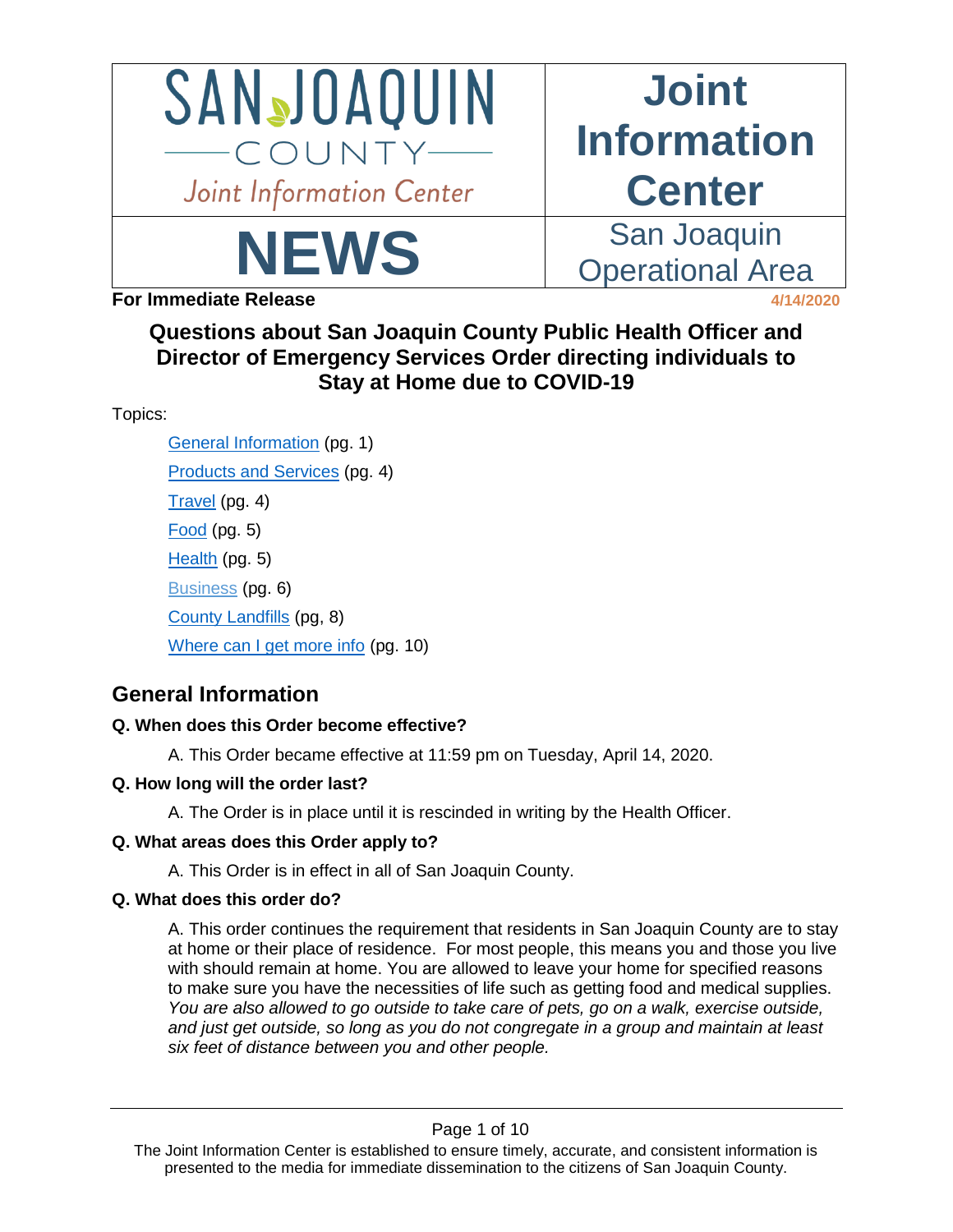# **Q. Why is this order in place?**

A. Due to the outbreak of the COVID-19 virus in the public, which is now a pandemic according to the World Health Organization, there is a public health emergency throughout the County. Making the problem worse, some individuals who contract the COVID-19 virus have no symptoms or have mild symptoms, which means they may not be aware they are carrying and spreading the virus. Because even people without symptoms can transmit the disease, and because evidence shows the disease is easily spread, gatherings can result in preventable transmission of the virus. The scientific evidence shows that at this stage of the emergency, it is essential to slow virus transmission as much as possible to protect the most vulnerable and to prevent the health care system from being overwhelmed. One proven way to slow the transmission is to limit interactions among people to the greatest extent practicable. By reducing the spread of the COVID-19 virus, this Order helps preserve critical and limited healthcare capacity in the County.

# **Q. Why now?**

A. With the increases in cases of confirmed COVID-19 in the County, and deaths, this Order is necessary to slow the rate of spread. Additionally, this order implements Executive Order N-33-20, issued by Governor Newsom on March 19, 2020. Additionally, under the previous County order, the evidence suggests that individual efforts taken to date have been insufficient to reduce the transmission rate.

# **Q. What does this order mean?**

A. The "stay at home" Order means to stay in your home and not leave unless necessary for one of the designated exceptions listed in the Order. Some reasons you would leave your home are to get food, to get a prescription, to see a doctor, to go to work, if your work is considered essential as defined in the Order, to take your child(ren) to and from childcare that is authorized under this Order, and to help people you care for get the things they need to live and be healthy and safe.

# **Q. What is new to this Order?**

The order updates and clarifies some language and references from the previous order, such as:

- **Essential businesses** are directed to maximize the number of employees who work from home and may only assign those employees who cannot perform their job from home to work outside the home.
- **Non-essential businesses** are allowed under the new Order to undertake Minimum Basic Operations to protect that business's inventory and facilities, process payroll and provide for the delivery of existing inventory to residences or businesses. Nonessential businesses must comply with all social distancing requirements and protocols outlined in this new Order. Non-essential businesses must remain closed to the public.
- **Social Distancing Protocols must be adopted and posted by all operating essential businesses and non-essential business performing minimum basic operations before April 18, 2020. See Paragraph 12 of the Order and Attachment A.**
- Clarifies **that only Retail businesses that were selling a significant portion of essential goods such as food, hygiene and consumer household products before March 19, 2020 are permitted to remain open.**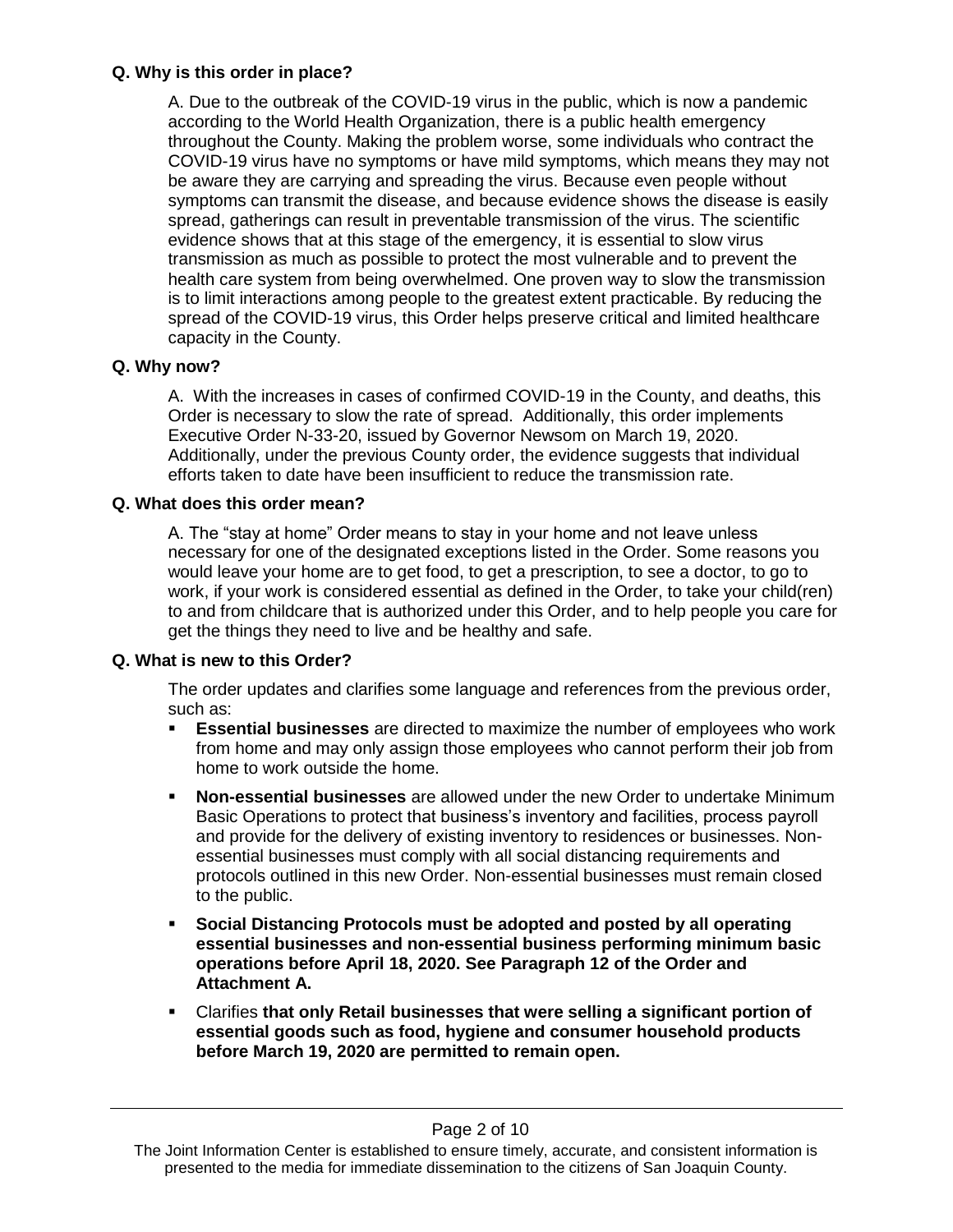Businesses supporting residential real estate transactions are allowed to operate within certain parameters contained in paragraph 13 of the Order

# **Q. Is the Order mandatory or just guidance?**

A. Yes, it is mandatory. This is a legal Order issued under the authority of California law. You are required to comply. It is critical for everyone to follow the Order to prevent the spread of COVID-19 and protect themselves, their loved ones, friends, neighbors and the whole community. All persons, businesses, and other entities are required to comply if they do not fall within the exemptions that are specified in the Order. Violation of or failure to comply with this Order is a misdemeanor punishable by fine, imprisonment, or both.

#### **Q. Am I allowed to leave my home while this Order is in effect?**

A. Yes. Individuals may leave their place of residence to acquire or receive essential services or supplies to ensure the health and safety of yourself and your family, engage in outdoor activity that does not involve close contact with other people, obtain services and supplies for yourself and your family, and to perform employment functions that are permissible under the Order. You may also engage in outdoor activity, keeping in mind the social distancing requirements, such as walking, hiking, biking, running, equestrian activities.

#### **Q. What are "essential activities"?**

A. Essential actives include:

- To engage in activities or perform tasks essential to their health and safety, or to the health and safety of their family or household members (including, but not limited to, pets), such as, obtaining medical supplies or medication, visiting a health care professional, or obtaining supplies needed to work from home.
- To obtain necessary services or supplies for themselves and their family or household members, or to deliver those services or supplies to others, such as, canned food, dry goods, fresh fruits and vegetables, pet supply, fresh meats, fish, and poultry, and any other household consumer products, and products necessary to maintain the safety, sanitation, and essential operation of residences.
- To engage in outdoor activity, provided the individuals comply with Social Distancing Requirements, such as, walking, hiking, biking, running or equestrian activities. **DO NOT USE PARK OR PLAYGROUND EQUIPMENT**
- To work as an Essential Critical Infrastructure Worker.
- To care for a family member or pet in another household.

# **Q. Who do I call if I suspect the Order is being violated?**

A. If you would like to report a suspected violation of the Order, you may call the nonemergency telephone number of the law enforcement agency that provides services in the jurisdiction where the violation is occurring.

- Non-emergency phone numbers
	- o Stockton Police Department: (209) 937-8377
	- o Lodi Police Department: (209) 333-6727
	- o Manteca Police Department: (209) 456-8101
	- o Ripon Police Department: (209) 599-2102
	- o Escalon Police Department: (209) 838-7093
	- o Tracy Police Department: (209) 831-6550

#### Page 3 of 10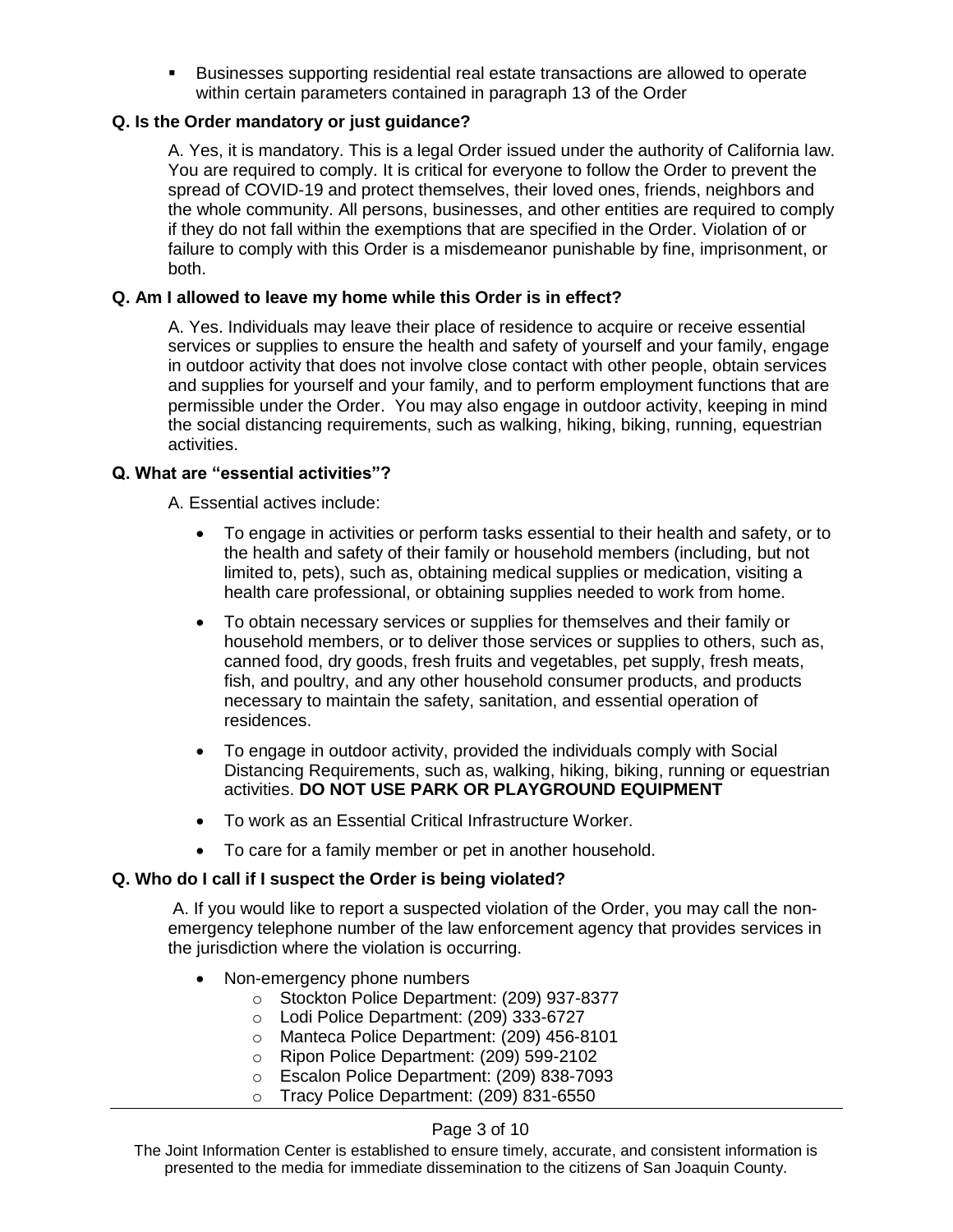o San Joaquin County Sheriff's Office: (209) 468-4400 *\* This answer is stated as agreed upon by the agency heads for the city police departments and Sheriff in San Joaquin County.*

## **Q. What is the role of law enforcement officers who investigate suspected violations?**

A. Assuring the safety of the public is always a primary role of law enforcement agencies. Officers who investigate suspected violations will evaluate the circumstances and determine what action should be taken to assure the safety of the public. In many cases, educating community members on the best ways to assure their safety and the safety of the community is all that is necessary.

*\* This answer is stated as agreed upon by the agency heads for the city police departments and Sheriff in San Joaquin County.*

# <span id="page-3-0"></span>**Products and Services**

#### **Q. Should I stock up on necessities such as food and medicines?**

A. No. You will continue to be able to purchase these items whenever you need them, as stores selling necessary items like grocery stores, pharmacies, and hardware stores will remain open. Please continue to buy normal quantities of these items on the same schedule you normally do. This will ensure that there is enough for everyone.

#### **Q. Can I get my prescription drugs or other health care supplies?**

A. Yes. Pharmacies, healthcare supply stores, and healthcare facilities are allowed to operate.

#### **Q. Will my daycare be shut down?**

A. Childcare facilities may only operate if they enable employees exempt by this Order (Essential Critical Infrastructure Workers) to continue working as permitted and only under certain conditions. Among these conditions, children must be cared for in groups of 12 or fewer, groups of children may not mix with each other, and providers may not circulate between groups.

# **Q. What if my plumbing gets stopped up? How will I access those sorts of services?**

A. Call your plumber. This Order allows service providers like plumbers, electricians, and exterminators to keep working and providing their services to the public. To obtain supplies for a DIY solution, you can also visit your hardware store, which is allowed to stay open under this Order.

#### **Q. Can I still order the things I need online and have them delivered to my residence?**

A. Yes, the Order identifies businesses that deliver goods or services directly to residences as "essential businesses" that may continue to operate.

# <span id="page-3-1"></span>**Travel**

#### **Q. Does the Order allow me to leave the County?**

A. The Order allows travel out of the County only to perform "essential activities," operate "essential business," or maintain "essential governmental functions," as those terms are defined in the Order.

#### **Q. What happens if I leave San Joaquin County to go on a planned vacation?**

A. The Order requires that you remain in your place of residence. If you leave San Joaquin County for vacation or another reason that is not an essential purpose exempt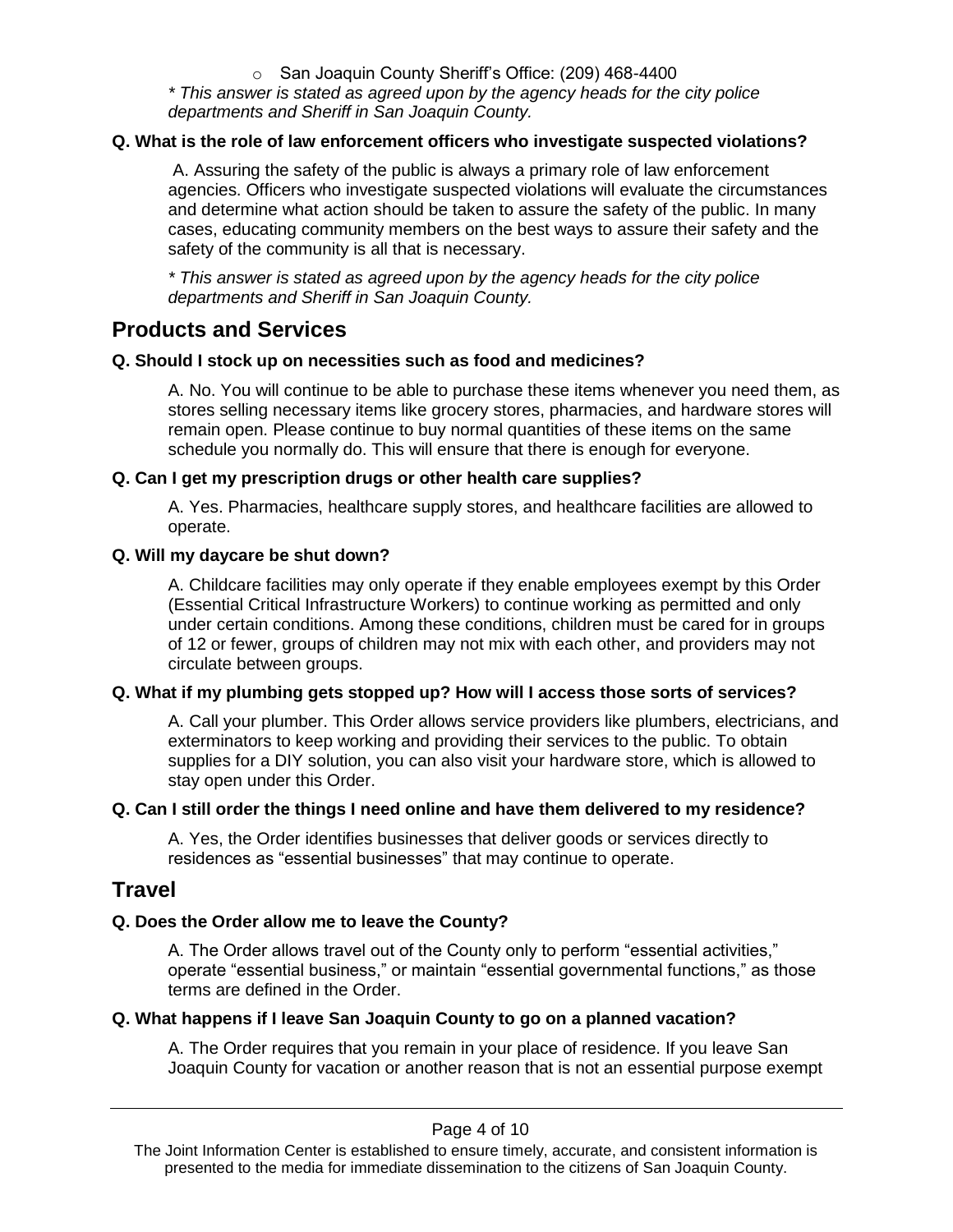under the Order, then you may not be permitted to return to your residence. Traveling runs the risk of spreading the virus to other areas and exposing new populations.

## **Q. Can I continue to use public transit?**

A. Public transit will continue to operate on a limited basis. Public transit can only be used to perform "essential activities," to get to and from work to operate "essential business," or to maintain "essential governmental functions," as those terms are defined in the Order. People riding public transit must comply with Social Distancing Requirements.

# <span id="page-4-0"></span>**Food**

## **Q. I don't cook - how can I purchase meals?**

A. Restaurants, cafes, food trucks, and similar establishments may remain open to supply meals to the public via delivery and carryout. You can also purchase prepared foods at grocery stores, supermarkets, certified farmers' markets, convenience stores, and other such food retailers.

#### **Q. How can I access free or reduced price meals for myself or my family?**

A. Schools, soup kitchens, food banks, and other entities that provide free or reduced priced food goods or meals to students or other members of the public are encouraged to continue providing these services. However, food provided by these establishments to the public may not be eaten on the premises but must instead be delivered or taken away for consumption.

# <span id="page-4-1"></span>**Health**

#### **Q. I become anxious when cooped up in my house. Am I allowed to go to a park or on a hike?**

A. Yes. Spending time outside improves mood and wellbeing, and is particularly beneficial to children. You can go for walk, but should maintain social distance (i.e. be more than 6 feet away from persons who are not part of your household) when on walks and in parks to avoid spread of the virus.

The coronavirus (COVID-19) outbreak is changing life for all of us. You may feel anxious, stressed, worried, sad, bored, depressed, lonely or frustrated in these circumstances. If you are feeling overwhelmed with sadness, depression, or anxiety, or feel like you want to harm yourself or others, you can call the National Suicide Prevention Hotline at 1-800-273-8255.

# **Q. What should I do if I am feeling sick?**

A. Unless you are experiencing a medical emergency, call your doctor, nurse hotline, or urgent care center first before going to the hospital. Call 911 or go to an emergency room if you are experiencing a medical emergency.

#### **Q. Where can I get tested?**

A. If you are interested in getting tested for COVID-19 to help protect yourself or other people, visit ProjectBaseline.com/study/covid-19/. Based on the responses and testing appointment availability, you will learn whether you can get tested through this program. You must be 18 and a resident of San Joaquin County.

The Joint Information Center is established to ensure timely, accurate, and consistent information is presented to the media for immediate dissemination to the citizens of San Joaquin County.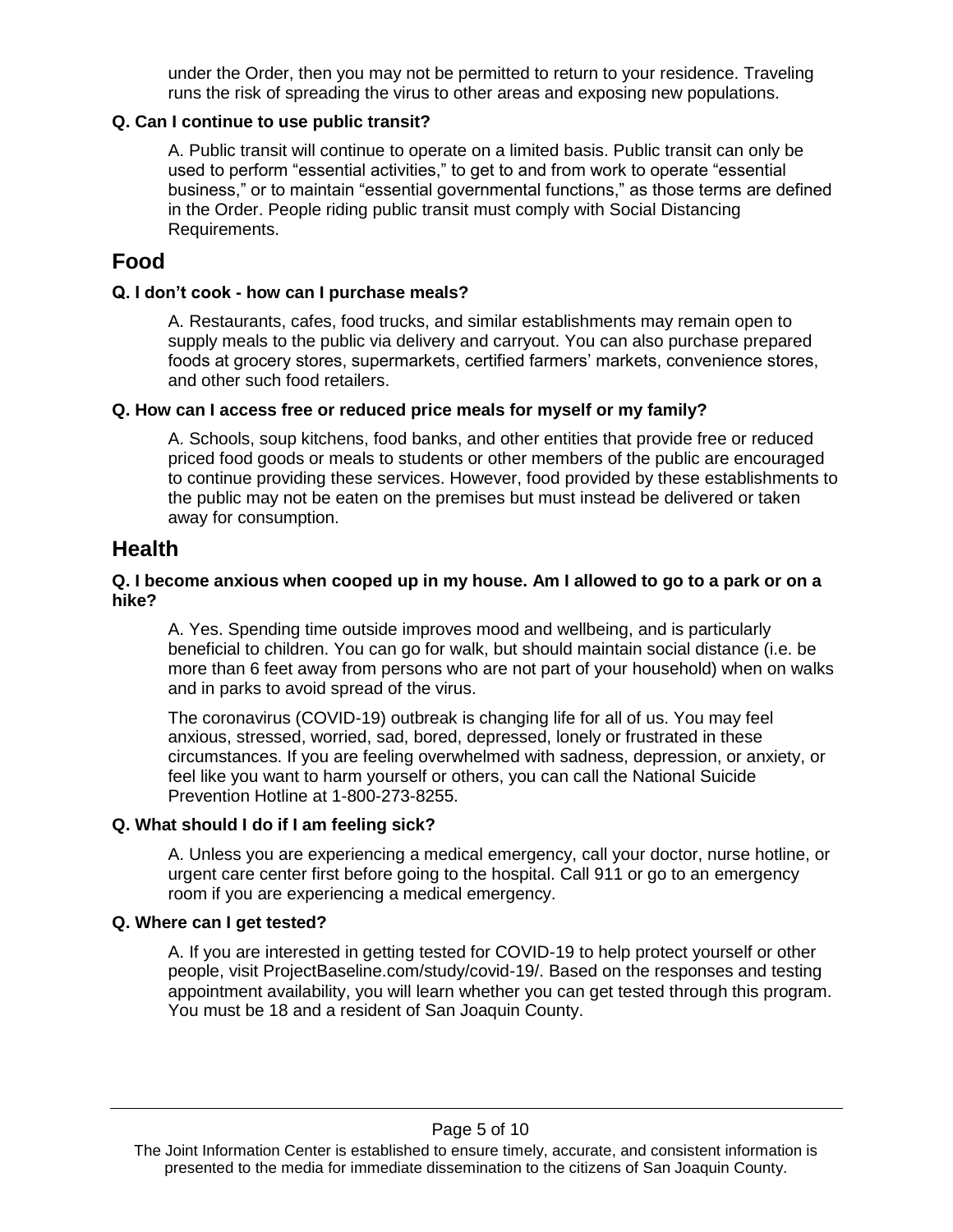# <span id="page-5-0"></span>**Business**

# **Q. Will all business offices and stores be required to close?**

A. No, Businesses that are needed to maintain the continuity of operations of Essential Critical Infrastructure sectors and additional sectors as may be designated by the State Public Health Officer may continue to operate. For information on the Essential Critical Infrastructure Sectors, see

<https://covid19.ca.gov/img/EssentialCriticalInfrastructureWorkers.pdf>

# **Q. What if my business does not support Essential Critical Infrastructure? Does this Order require that I shut down my business facility?**

A. No. The Order retains the prior requirement that all non-essential businesses in the County cease operations, but adds that they may perform Minimum Basic Operations. Minimum Basic Operations are defined in Section 11.a.v. as:

a. The minimum necessary activities to maintain and protect the value of the business's inventory and facilities; ensure security, safety, and sanitation; process payroll and employee benefits; provide for the delivery of existing inventory directly to residences or businesses; and related functions.

b.The minimum necessary activities to facilitate owners, employees, and contractors of the business being able to continue to work remotely from their residences, and to ensure that the business can deliver its service remotely.

Non-essential businesses performing Minimum Basic Operations are required to adopt and post a Social Distancing Protocol.

# **Q. Are non-profit organizations allowed to continue to operate?**

A. If they provide support essential critical infrastructure as described in the Order, then yes they can and should continue providing those services. This would include nonprofits operating food pantries, providing housing for homeless residents, and many other critical services.

# **Q: Are Private recycling centers allowed to operate?**

A: According to Executive Order N-33-20, Essential Critical Infrastructure Workers include those necessary to maintaining safety and sanitation essential to the operation of residences. They include workers who ensure effective removal, storage and disposal of residential and commercial solid waste and hazardous waste.

To the extent private recyclers accept or pickup waste, e-waste, hazardous waste, solid waste they would fall under the Essential Critical Infrastructure Workers category they may operate. Private recycling primarily limited to recycling of bottles and cans does not meet the waste collection category, and therefore operation of that type of collection center is prohibited.

# **Q: Are ice cream shops considered part of the Essential Critical Infrastructure in San Joaquin County?**

The Essential Critical Infrastructure list approved by the State Public Health Officer on March 22, 2020 includes the Food and Agriculture Sector. That sector includes the following category:

 Restaurant carry-out and quick serve food operations – including food preparation, carry-out and delivery food employees

Additionally, the Order of the San Joaquin County Public Health Officer allows people to leave their homes for the purpose of obtaining food. Although ice cream may be a

# Page 6 of 10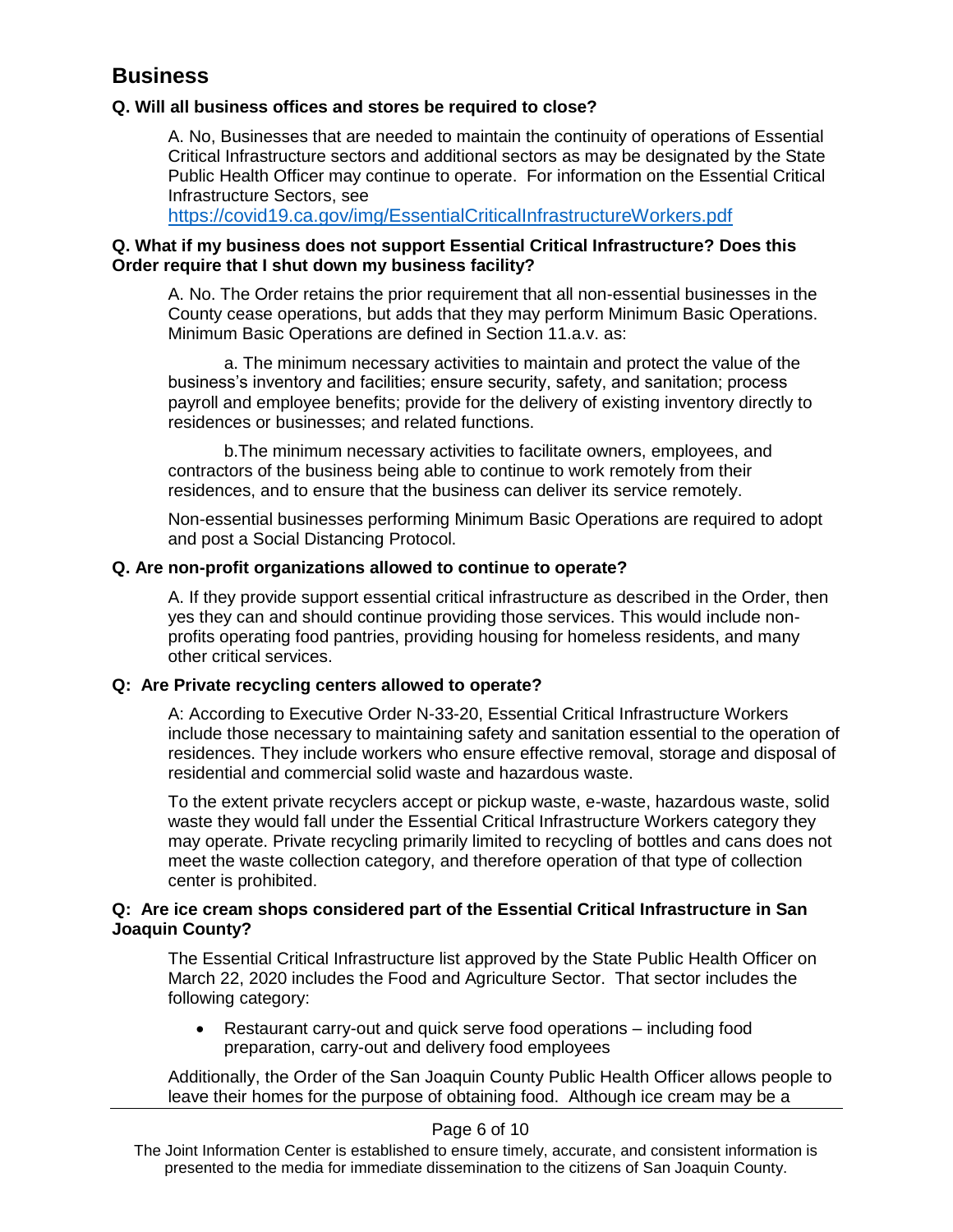dessert, it is a form of food. Therefore ice cream shops qualify as quick serve food operations and may continue to operate.

Even essential businesses are required to comply with social distancing requirements (See Paragraph 11.f.) If a business fails to comply with the social distancing requirements it is in violation of the Order and may be punished by fines of up to \$1,000.00 per day.

## **Q: Can Real Estate Offices continue to operate and hold open houses?**

A: Yes, provided they implement Social Distancing protocols and abide the other requirements of the Order. In person open houses are prohibited. See Paragraph 13 of the Order.

#### **Q: Can stand alone car washes (carwashes with onsite employees) continue to operate?**

A: The Essential Critical Infrastructure Workers list dated March 22, 2020 categorizes workers who provide auto repair and maintenance as essential workers. The list does not include workers at public car washes. The operation of manned carwashes is contrary to Executive Order N-33-20, and County Public Health Order of March 26, 2020, requiring all persons to remain in the place of residence except to carry out essential activities.

#### **Q: Can businesses selling new and used cars continue to operate?**

A: The Essential Critical Infrastructure Workers List published by the State Public Health Officer on March 22, 2020, does not include car sales as a category of essential worker. The list does include "Automotive repair and maintenance facilities." Dealerships that provide automotive repairs and maintenance may continue to provide those services. The revised CISA list, which has not been adopted by the State, includes "Employees supporting personal and commercial transportation services – including taxis, delivery services, vehicle rental services, bicycle maintenance and car-sharing services, and transportation network providers." The fact that neither list specifically includes car sales may be because the purchase of a car is a highly personal decision that often requires test-driving multiple vehicles. Because the COVID virus can exist on hard surfaces for an extended period, the exclusion may be purposeful as a measure to reduce opportunities for the spread of disease. Because of the potential for increased transmission of the virus, new and used car sales are prohibited.

#### **Q. What about golf courses?**

A. Golf Courses: All public and private golf courses are to remain closed for play. Golf courses may engage in Minimum Basic Operations. Golf Clubs that provide food service may continue to do so by delivery or through pickup. Golf Clubs that are licensed to, and elect to serve food for pick-up or delivery, shall prepare, post, and implement a Social Distancing Protocol at each facility where food is served, as specified in Section 12. Social distancing shall be required for persons picking up food on site.

# <span id="page-6-0"></span>**County Landfills**

# **Q. Why can't you keep the landfill open when grocery stores are open?**

A. Garbage disposal is a critical essential service just like grocery stores. Grocery stores have made changes to their hours and procedures to minimize transmission of the COVID-19 virus, and so have we. Foothill Landfill and Tracy Disposal Material Recovery Facility are still open to all customers because they can safely comply with the County's Stay at Home Order. We are receiving only commercially collected garbage at Lovelace Transfer Station and North County Recycling Center and Landfill to minimize public contact with our staff so that we will have sufficient staff to continue processing

#### Page 7 of 10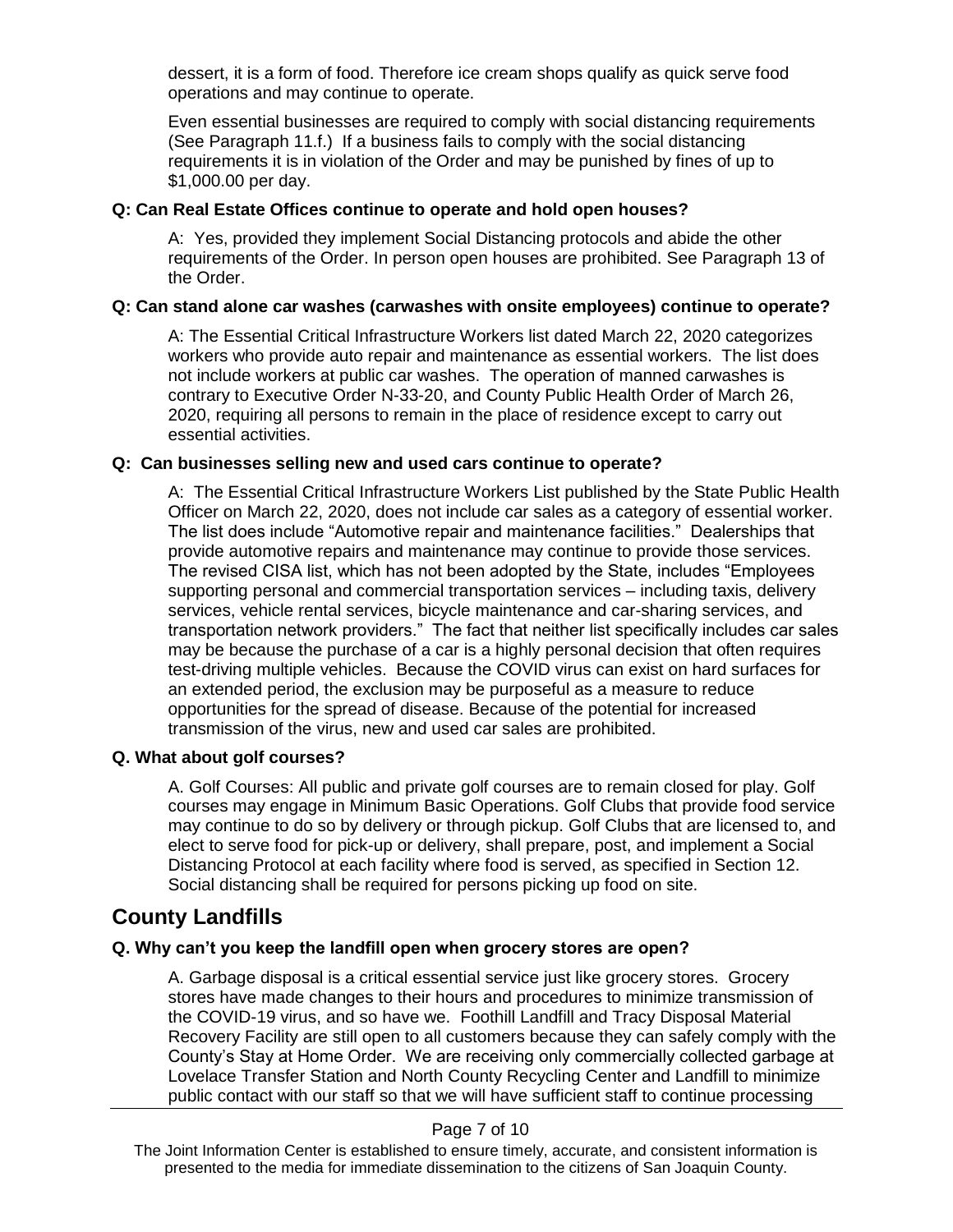and disposing of garbage through the duration of this emergency. While Foothill Landfill is open to all customers, we are urging residents to limit non-essential disposal trips and travel in order to comply with the Health Officer's orders to eliminate non-essential trips.

# **Q. Will my garbage be picked up each week?**

A. Weekly commercial curbside garbage collection continues as before. We are receiving only commercially collected garbage at Lovelace Transfer Station and North County Recycling Center and Landfill to minimize public contact with our staff so that we will have sufficient staff to continue processing and disposing of garbage through the duration of this emergency. Note that commercially collected garbage for the most part refers to garbage-collected curbside from residences, and dumpsters collected from restaurants and other businesses that are still open. The County-owned Foothill Landfill and Tracy Disposal Material Recovery Facility are still open to all customers because they can safely comply with the County's Stay at Home Order. However, the County urges residents to follow the Stay at Home Order and limit or avoid and non-essential travel. See<https://www.sjgov.org/solidwaste/>for the address and operating hours of those facilities.

# **Q. I don't touch anyone at the drive through at the landfill. Why should that be shut down?**

A. Most self-haul customers hand cash or credit cards to the cashiers, which potentially exposes cashiers to virus transmission. In addition, the spotters who direct traffic and load checkers who work with self-haul customers are potentially exposed. Finally, we have reduced non-essential on-site staff to prevent community spread of COVID-19 to ensure employee safety, and some of our staff are staying home because of high-risk factors or to care for children who are out of school. So, we are focusing our remaining staff on disposal of the commercially collected garbage from households and essential businesses.

# **Q. Why would I be any different from a commercial hauler? If they are allowed, why shouldn't I be?**

A. Disposal of garbage-collected curbside from residences and essential businesses is required to maintain the health and safety of our community. Our staff has virtually no interaction with commercial haulers. Those haulers drive across the scales, back up to the pit, and dump their loads without any close interaction with staff. They are all billed monthly, so no cash, credit cards, or papers are exchanged.

#### **Q. If we are to be sheltered in place, isn't it productive to clean the house and yard taking advantage of this time?**

A. While this may be productive, we encourage you to comply with the Order issued March 26<sup>th</sup>, which prohibits all non-essential travel. The pertinent portion of that order, at [https://www.sjgov.org/WorkArea/DownloadAsset.aspx?id=32463,](https://www.sjgov.org/WorkArea/DownloadAsset.aspx?id=32463) would not seem to allow trips to dispose of yard debris or junk that has collected in your garage over several years. If you do have a reason to deem these trips essential, the Foothill Landfill and Tracy Disposal Material Recovery Facility are still open to all customers. See<https://www.sjgov.org/solidwaste/> for the address and operating hours of those facilities. We ask residents to be patient, continue their spring cleaning and wait for the landfills to reopen.

#### **Q. What steps are you taking to help people like me who were planning to do springcleaning and take the junk to the dump?**

A. See answer above. You may also call the hauler who provides your curbside collection to see if they can provide bin service or a bulk pickup. Some of the

#### Page 8 of 10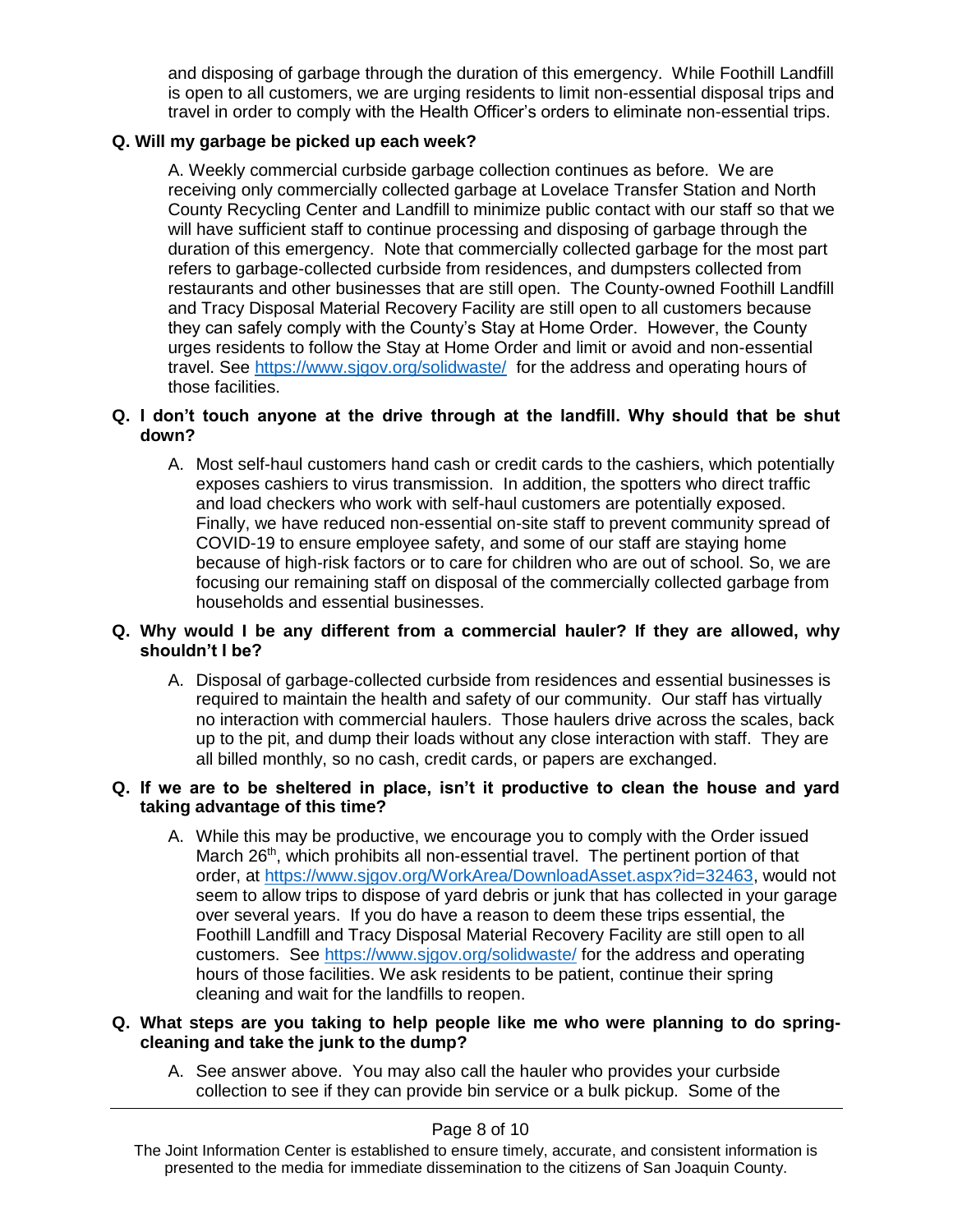commercial haulers provide this service, and we are asking the others to provide this type of service if they are able. Contact information for your hauler can be found at <https://www.sjgov.org/solidwaste/dynamic?id=22251>

# **Q. What other options do I have to dispose of my waste?**

A. Currently the only facilities in San Joaquin County accepting self-haul waste are the County-owned Foothill Landfill near Linden and Tracy Disposal Material Recovery Facility. You may also call the hauler who provides your curbside collection to see if they can provide bin service or a bulk pickup. Some of the commercial haulers provide this service, and we are asking the others to provide this type of service if they are able. Contact information for your hauler can be found at <https://www.sjgov.org/solidwaste/dynamic?id=22251>

## **Q. Do I have to hire a commercial company to take my trash away? Will it cost me more to dispose of my waste at another facility?**

A. Currently the only facilities in San Joaquin County accepting self-haul waste are the County-owned Foothill Landfill near Linden and Tracy Disposal Material Recovery Facility. Disposal rates at Foothill Landfill are quite inexpensive, but lines may be long during this emergency. Tracy Disposal's rates are generally higher, but that facility is much more convenient for many County residents. You may also call the hauler who provides your curbside collection to see if they can provide bin service or a bulk pickup. Some of the commercial haulers provide this service, and we are asking the others to provide this type of service if possible. Contact information for your hauler can be found at<https://www.sjgov.org/solidwaste/dynamic?id=22251>

#### **Q. Why is self-haul considered a non-essential service?**

A. Most self-haul does not fit the criteria in the Order issued March 26<sup>th</sup>. We are continuing to accept self-haul waste at the Foothill Landfill because commercial garbage service is not mandatory in some rural areas of the County, and we need to provide a disposal option for residents who lack commercial garbage service.

#### **Q. What are you going to do about illegal dumping now that the people cannot go to the dump?**

A. We are confident that most residents will refrain from illegal dumping. To report illegal dumping, call 209-468-4400.

# **Q. Can I still drop off my household hazardous waste?**

A. The Household Hazardous Waste Facility is also closed for now. Staff at those sites must handle each item brought into that facility, so the risk of virus transmission to our staff at that site is high.

# **Q. Could you reopen by only allowing non-cash payments (e.g. contactless credit cards, on-line payments)?**

A. We will continue to evaluate our options. In addition to cashiers, self-haul customers require spotters and load checkers who are potentially exposed. We have reduced non-essential on site staff to prevent community spread of COVID-19 to ensure employee safety, and some of our staff are staying home because of high-risk factors or to care for children who are out of school. So we are focusing our remaining staff on disposal of the commercially collected garbage from households and essential businesses.

#### **Q. I am a rural resident who does not have garbage service, and I used to take my garbage to the Harney Lane facility. Now what do I do?**

The Joint Information Center is established to ensure timely, accurate, and consistent information is presented to the media for immediate dissemination to the citizens of San Joaquin County.